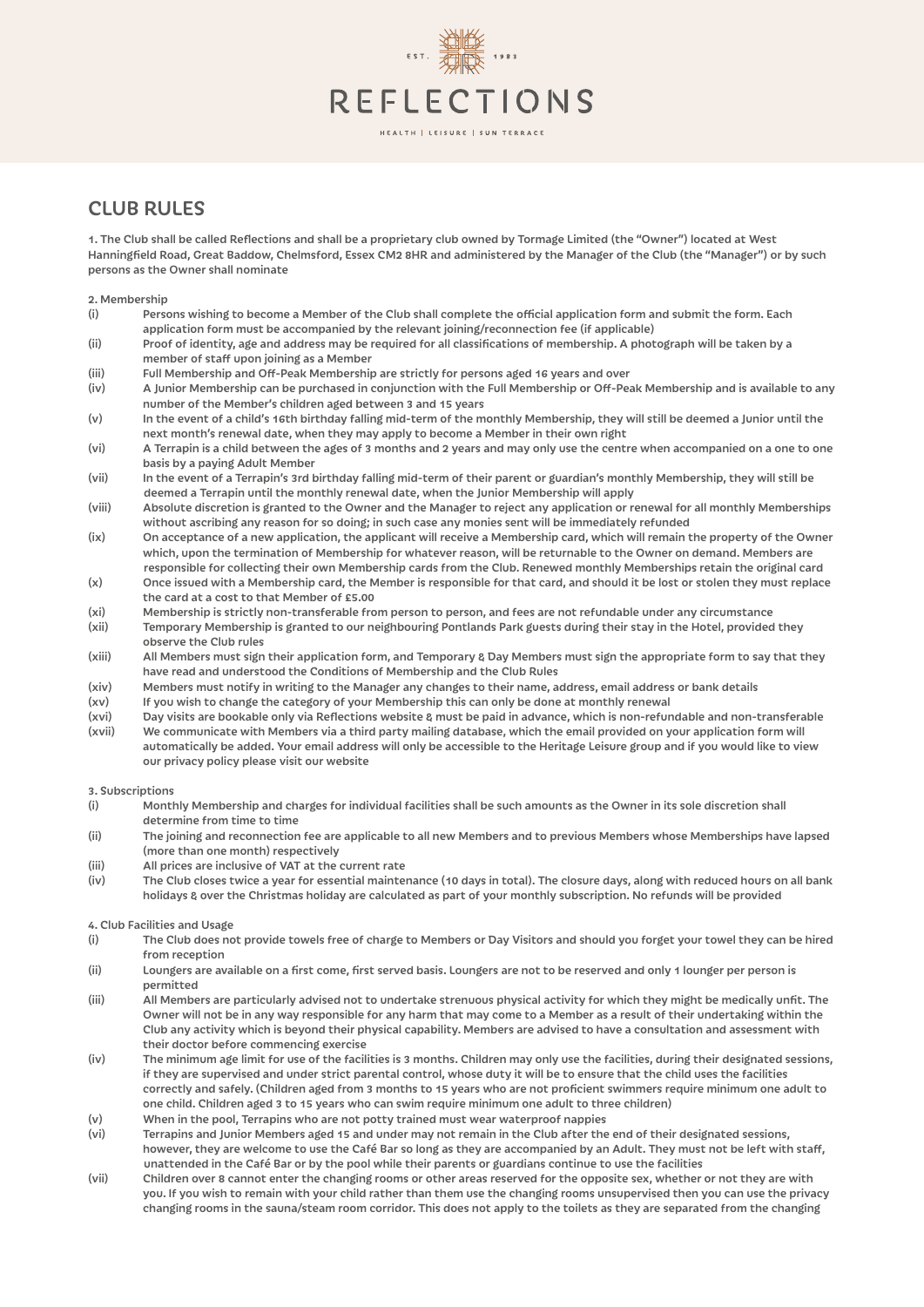rooms by a door

- (viii) Members should not use the facilities of the Club while under the influence of antihistamines, vasoconstrictors, narcotics or tranquillisers and those with any medical conditions should check with their doctor that it is safe for them to use the Club's facilities If for any reason you require supervision during your visit, the staff on duty cannot be responsible for this and another member or guest must remain with you at all times
- (ix) Members should be suitably attired whilst using the facilities bathrobes (not supplied) or full clothing required in the Café Bar (x) With the exception of the Café Bar and the fitness room, no outdoor shoes are permitted inside the Club. Bare feet or "flipflop"
- style footwear only (xi) Steam room, sauna and fitness room are available. Instructions are posted and must be complied with. The Owner shall not be liable for the consequences of any person failing to follow such instructions and shall be entitled to remove from the Club forthwith any such person. Children 15 and under are not permitted in the steam room, sauna or fitness room. The use of water and oils are not permitted in the sauna. Children under 5 may not use the Jacuzzis. Children over 5 may use the Jacuzzis if supervised by an adult
- (xii) The facilities in the fitness room are unsupervised and used at the Member's own risk. The Owner accepts no liability when using the equipment
- (xiii) The Owner reserves the right to restrict the number of Members using the facilities at any one time
- (xiv) In the interest of safety, running, diving, jumping and heavy petting are not permitted, nor is the use of snorkels, flippers, beach balls and mermaid tails.
- (xv) In the interest of hygiene, we do not allow the use of razors or nail clippers in any part of the Club
- (xvi) Smoking, including the use of e-cigarettes, is not permitted anywhere on the Club's premises except in an outside designated area
- (xvii) All visitors' mobile phones should be on silent for the comfort of all
- (xviii) Any photographs taken by visitors at the Club must have consent of all parties it may feature
- (xix) On Tuesday, Wednesday & Thursday mornings, Members need to vacate the facilities for the changing rooms at 8am, and the changing rooms by 8.15am
- (xx) Children 15 and under need to vacate the facilities and access the changing rooms weekdays at 6pm and weekends at 5pm the latest
- (xxi) On Baby Nurture mornings the changing rooms need to be vacated by the hirer at 10.45am
- (xxii) The Club has a last entry policy of 40 minutes before closing
- (xxiii) The Club facilities must be cleared 20 minutes before closing time to allow adequate time for showering and dressing
- (xxiv) We try to maintain all of our equipment at a high level of maintenance, however when we have a breakdown out of our control, we are unable to offer refunds
- (xxv) CCTV is located around the entire Club, except for changing areas, showers, and bathrooms
- (xxvi) Any problems encountered with other Members should only be dealt with by the staff; if you have anything you would like to bring to the management's attention, all correspondence should be sent direct to Head Office for the attention of Mr Jason Bartella or via email to pa@heritageleisure.co.uk
- (xx) Following a risk assessment of the hazards within the premises, particularly looking at the physical building, the users, and the controls & procedures in place, we do not believe it would be reasonably practicable to provide the services of a supervising lifeguard. Members and guests are, therefore, required to adhere to all Club Rules, particularly the Swimming Pool users Safety Code below

#### 1. Spot the dangers

Take care, swimming pools can be hazardous. Water presents a risk of drowning, and injuries can occur from hitting the hard surrounds, or from misuse of the equipment. Every pool is different, so always make sure you know how deep the water is, and check for other hazards such as steep slopes into deeper water, etc.

- 2. Always swim within your ability
	- Never swim after a heavy meal or after alcohol. Avoid holding your breath and swimming long distances under water. Be especially careful if you have a medical condition such as epilepsy, asthma, diabetes or heart problems. Follow advice provided for the safety of yourself and others. Avoid unruly behaviour which can be dangerous: for instance,
	- running on the side of the pool, ducking, acrobatics in the water, or shouting or screaming (which could distract attention from an emergency).
- Remember that a moment of foolish behaviour can cost a life.
- 3. Look out for yourself and other swimmers
- It is safer to swim with a companion. Keep an eye open for others, particularly younger children and non-swimmers. 4. Learn how to help
	- If you see somebody in difficulty, call for help immediately. In an emergency, keep calm and do exactly as you are told.

Please note that membership of the Club and the use of the pools is dependent on the acknowledgement and the strict adherence to this user code and all Club safety rules

5. Conditions for outdoor pool and Jacuzzi area

- (i) Access to the outdoor pool will not be covered
- (ii) The outdoor Jacuzzi runs subject to safety all year round
- (iii) During the winter months the patio areas will be cleared of all loungers
- (iv) The outdoor telescopic pool enclosure will be open in the summer and closed in the winter
- (v) It is your responsibility to notify Reception should you be swimming in the outdoor pool alone
- (vi) Manager/Owner reserve the right not to allow use of the outdoor pool for safety purposes due to weather conditions
- (vii) For your own safety during adverse weather conditions, please ensure that you take extreme care when proceeding to the outdoor areas

#### 6. Club Admission

- (i) For insurance purposes, all Members must produce their Membership cards to gain entry to the Club and sign in
- (ii) Except with the prior consent of the Manager, no Members shall at any time introduce any person for Day Membership if that